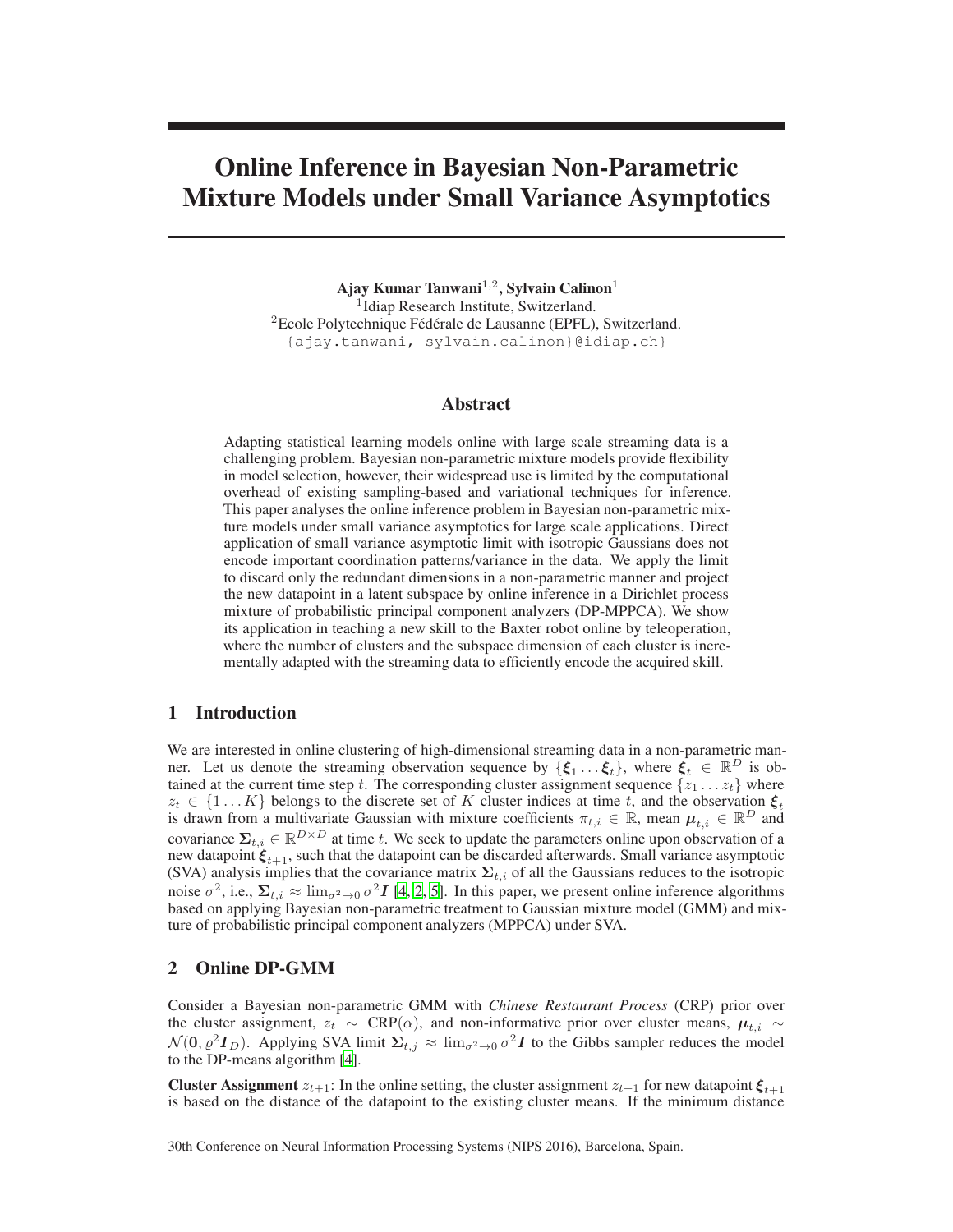is greater than a certain threshold  $\lambda$ , a new cluster is initialized with that datapoint; otherwise the assigned cluster prior, mean and the corresponding number of datapoints  $w_{t+1,z_{t+1}}$  are incrementally updated. We can thus write,

<span id="page-1-1"></span><span id="page-1-0"></span>
$$
z_{t+1} = \underset{j=1:K+1}{\arg\min} \begin{cases} \|\xi_{t+1} - \mu_{t,j}\|_2^2, & \text{if } j \le K\\ \lambda, & \text{otherwise.} \end{cases}
$$
(1)

**Parameters Update**  $\{\pi_{t+1,i}, \mu_{t+1,i}\}$ : Given the cluster assignment  $z_{t+1} = i$ , the parameters are updated as follows with the covariance matrix set to  $\Sigma_{t,i} = \sigma^2 I$ ,

$$
\pi_{t+1,i} = \frac{1}{t+1} \Big( t \pi_{t,i} + 1 \Big), \qquad \mu_{t+1,i} = \frac{1}{w_{t,i}+1} \Big( w_{t,i} \mu_{t,i} + \xi_{t+1} \Big), \quad w_{t+1,i} = w_{t,i} + 1. \tag{2}
$$

**Loss function**  $\mathcal{L}(z_{t+1}, \mu_{t+1, z_{t+1}})$ : The loss function optimized at time step  $t+1$  is given as,

$$
\mathcal{L}(z_{t+1}, \mu_{t+1, z_{t+1}}) = \lambda K + ||\boldsymbol{\xi}_{t+1} - \boldsymbol{\mu}_{t+1, z_{t+1}}||_2^2 \leq \mathcal{L}(z_{t+1}, \mu_{t, z_{t+1}}). \tag{3}
$$

Although attractive for scalability and parsimonious structure, restricting the covariance matrix parameters to a constant isotropic/spherical noise under small variance asymptotics severely limits the model from encoding important coordination patterns/variance in the streaming data.

## 3 Online DP-MPPCA

Consequently, we further assume that the *i*-th Gaussian groups the observation  $\xi_t$  in its intrinsic low-dimensional affine subspace of dimension  $d_{t,i}$  with projection matrix  $\Lambda_{t,i}^{d_{t,i}} \in \mathbb{R}^{D \times d_{t,i}}$ , such that  $d_{t,i} < D$  and  $\Sigma_{t,i} = \Lambda_{t,i}^{d_{t,i}} \Lambda_{t,i}^{d_{t,i}} + \sigma^2 I$ . Under this assumption, we apply the small variance asymptotic limit on the remaining  $(D - d_{t,i})$  dimensions to encode the most important coordination patterns while being parsimonious in the number of parameters. Bayesian non-parametric treatment is used to alleviate the problem of model selection by placing a CRP prior over the cluster assignment  $z_t$  as before, and a hierarchical prior over the projection matrix  $\Lambda_{t,i}^{d_{t,i}}$  with an exponential prior on the subspace rank  $d_{t,i} \sim r^{d_{t,i}}$  where  $r \in (0,1)$ . Applying SVA limit on the resulting partially collapsed Gibbs sampler leads to an efficient deterministic algorithm for subspace clustering with an infinite MPPCA [\[9](#page-4-3)].

**Cluster Assignment**  $z_{t+1}$ : The cluster assignment  $z_{t+1}$  of  $\xi_{t+1}$  in the online case follows the same principle as in Eq. [\(1\)](#page-1-0) except the distance is now computed from the subspace of a cluster  $\text{dist}(\xi_{t+1}, \mu_{t,i}, U_{t,i}^{d_{t,i}})^2 = \left\| (\xi_{t+1} - \mu_{t,j}) - \rho_j U_{t,j}^{d_{t,j}} U_{t,j}^{d_{t,j}} (\xi_{t+1} - \mu_{t,j}) \right\|$ 2  $_2$ , defined using the difference between the mean-centered datapoint and the mean-centered datapoint projected upon the subspace  $\bm{U}_{t,i}^{d_{t,i}} \in \mathbb{R}^{D \times d_{t,i}}$  spanned by the  $d_{t,i}$  unit eigenvectors of the covariance matrix, i.e.,

$$
z_{t+1} = \underset{j=1:K+1}{\arg\min} \left\{ \left\| (\xi_{t+1} - \mu_{t,j}) - \rho_j U_{t,j}^{d_{t,j}} U_{t,j}^{d_{t,j}^T} (\xi_{t+1} - \mu_{t,j}) \right\|_2^2, \text{ if } j \leq K \right\}
$$
(4)

where,  $\rho_j = \exp\left(-\frac{\|\xi_{t+1} - \mu_{t,j}\|_2^2}{b_m}\right)$  weighs the projected mean-centered datapoint according to the distance of the datapoint from the cluster center  $(0 < \rho_j \leq 1)$ . Its effect is controlled by the bandwidth parameter  $b_m$ . If  $b_m$  is large, then the far away clusters have a greater influence; otherwise nearby clusters are favoured. Note that  $\rho_i$  assigns more weight to the projected mean-centered datapoint for the nearby clusters than the distant clusters to limit the size of the cluster/subspace.

**Parameters Update**  $\{\pi_{t+1,z_{t+1}}, \mu_{t+1,z_{t+1}}, d_{t+1,z_{t+1}}, \Lambda_{t+1,z_{t+1}}^{d_{t+1,z_{t+1}}} \}$ : Given the cluster assignment  $z_{t+1} = i$ , the prior and mean of the assigned cluster are updated according to Eq. [\(2\)](#page-1-1). The covariance matrix could then be updated online as

<span id="page-1-2"></span>
$$
\bar{\mathbf{\Sigma}}_{t+1,i} = \frac{w_{t,i}}{w_{t,i}+1} \ \mathbf{\Sigma}_{t,i} + \frac{w_{t,i}}{(w_{t,i}+1)^2} \ (\boldsymbol{\xi}_{t+1} - \boldsymbol{\mu}_{t+1,i}) (\boldsymbol{\xi}_{t+1} - \boldsymbol{\mu}_{t+1,i})^{\top}.
$$
 (5)

However, updating the covariance matrix online in  $D$ -dimensional space can be prohibitively expensive for even moderate size problems. To update the covariance matrix in its intrinsic lower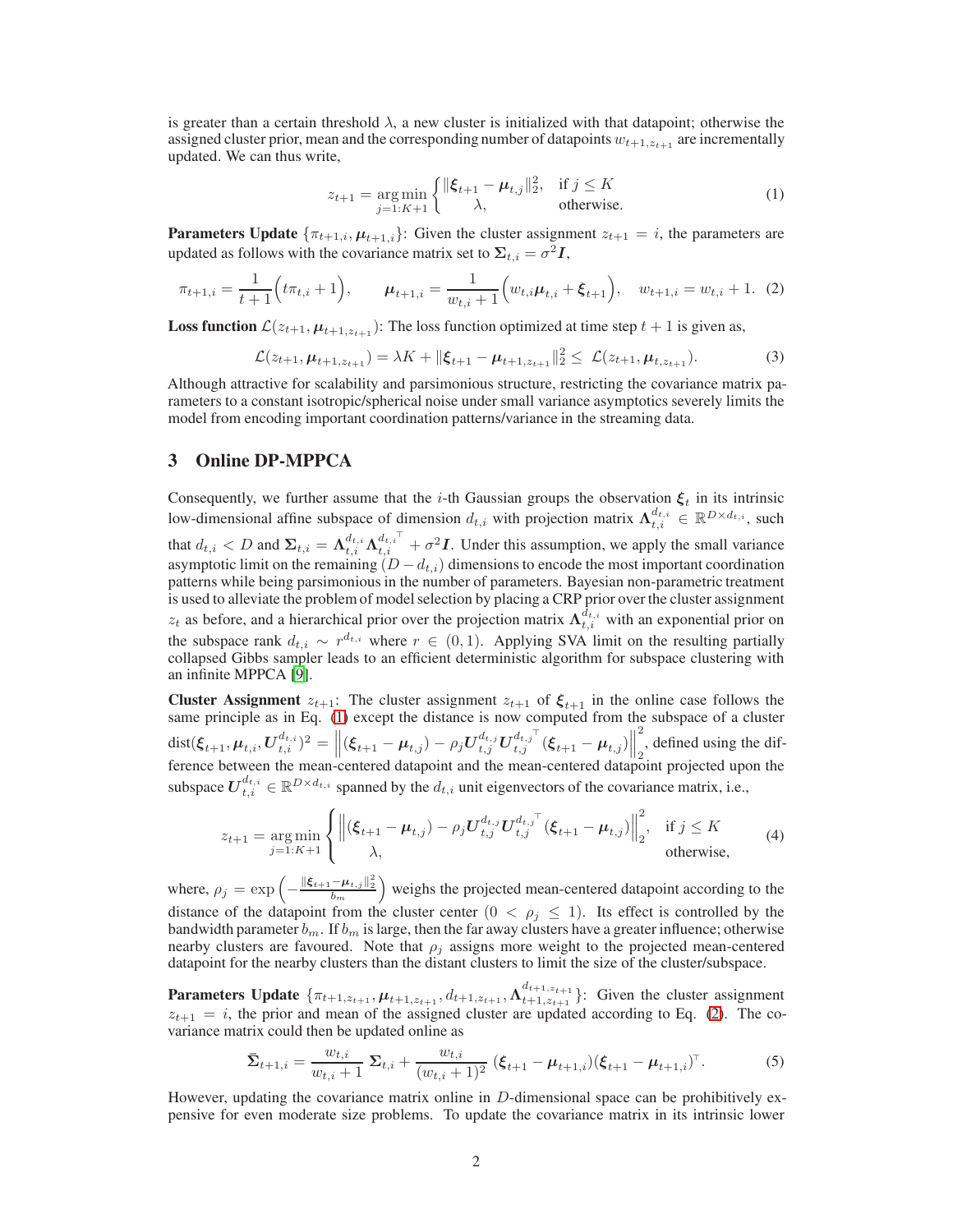dimension, similarly to [\[1](#page-4-4)], we compute  $g_{t+1,i} \in \mathbb{R}^{d_i}$  as the projection of datapoint  $\xi_{t+1}$  onto the existing set of basis vectors of  $U_{t,i}^{d_{t,i}}$ . Note that the cardinality of basis vectors is different for each covariance matrix. If the datapoint belongs to the subspace of  $U_{t,i}^{d_{t,i}}$ , the retro-projection of the datapoint in its original space, as given by the residual vector  $p_{t+1,i} \in \mathbb{R}^D$ , would be a zero vector; otherwise the residual vector belongs to the null space of  $U_{t,i}^{d_{t,i}}$ , and its unit vector  $\tilde{p}_{t+1,i}$  needs to be added to the existing set of basis vectors, i.e.,

<span id="page-2-0"></span>
$$
\mathbf{g}_{t+1,i} = U_{t,i}^{d_{t,i}}(\boldsymbol{\xi}_{t+1} - \boldsymbol{\mu}_{t,i}), \qquad \mathbf{p}_{t+1,i} = (\boldsymbol{\xi}_{t+1} - \boldsymbol{\mu}_{t,i}) - U_{t,i}^{d_{t,i}} \mathbf{g}_{t+1,i},
$$
\n
$$
U_{t+1,i}^{d_{t,i}} = [U_{t,i}^{d_{t,i}}, \tilde{\mathbf{p}}_{t+1,i}] \mathbf{R}_{t+1,i}, \qquad \tilde{\mathbf{p}}_{t+1,i} = \begin{cases} \frac{\mathbf{p}_{t+1,i}}{\|\mathbf{p}_{t+1,i}\|_2}, & \text{if } \|\mathbf{p}_{t+1,i}\|_2 > 0\\ 0_D, & \text{otherwise.} \end{cases}
$$
\n(6)

where  $U_{t+1,i}^{d_{t,i}} \in \mathbb{R}^{D\times(d_{t,i}+1)}$  represents the new set of basis vectors augmented with the residual unit vector  $\tilde{p}_{t+1,i}$ , and  $R_{t+1,i} \in \mathbb{R}^{(d_{t,i}+1)\times(d_{t,i}+1)}$  is the rotation matrix used to incrementally update the augmented basis vectors.  $R_{t+1,i}$  is obtained by substituting the value of  $\bar{\Sigma}_{t+1,i}$  from Eq. [\(5\)](#page-1-2) and  $\boldsymbol{U}^{d_{t,i}}_{t+1,i}$  from Eq. [\(6\)](#page-2-0) in  $\bar{\boldsymbol{\Sigma}}_{t+1,i} = \boldsymbol{U}^{d_{t,i}}_{t+1,i}$   $\boldsymbol{\Sigma}^{(\text{diag})}_{t+1,i}$   $\boldsymbol{U}^{d_{t,i}}_{t+1,i}$  $\sum_{t+1,i}^{\text{diag}} \in \mathbb{R}^{(d_{t,i}+1)\times(d_{t,i}+1)}$ and solving the reduced eigendecomposition problem of size  $(d_{t,i} + 1) \times (d_{t,i} + 1)$ ,

$$
\frac{w_{t,i}}{w_{t,i}+1} \begin{bmatrix} \Sigma_{t,i}^{(\text{diag})} & \mathbf{0}_{d_{t,i}} \\ \mathbf{0}_{d_{t,i}}^{\dagger} & 0 \end{bmatrix} + \frac{w_{t,i}}{(w_{t,i}+1)^2} \begin{bmatrix} \mathbf{g}_{t+1,i} & \mathbf{g}_{t+1,i}^{\top} & \nu_i \mathbf{g}_{t+1,i} \\ \nu_i \mathbf{g}_{t+1,i}^{\top} & \nu_i^2 \end{bmatrix} = \mathbf{R}_{t+1,i} \ \Sigma_{t+1,i}^{(\text{diag})} \ \mathbf{R}_{t+1,i}^{\top}, (7)
$$

where  $\nu_i = \tilde{p}_{t+1,i}^{\top}(\xi_{t+1} - \mu_{t+1,i})$ . Solving for  $R_{t+1,i}$  and substituting it in Eq. [\(6\)](#page-2-0) gives the required update of the basis vectors  $U_{t+1,i}^{d_{t+1,i}}$  in a computationally and memory efficient manner. The subspace dimension of the  $i$ -th mixture component is updated by keeping an estimate of the average distance vector  $\bar{e}_{t,i} \in \mathbb{R}^D$  whose k-th element represents the mean distance of the datapoints to the  $(k-1)$  subspace basis vectors of  $\mathbf{U}_{t,i}^k$  for the *i*-th cluster. Let us denote by  $\boldsymbol{\delta}_i$  as the vector measuring the distance of the datapoint  $\xi_{t+1}$  to each of the subspaces of  $U_{t,i}^k$  for the *i*-th cluster where  $k = \{0 \dots (d_{t,i} + 1)\}\,$ , i.e.,

$$
\delta_i = \left[ \text{dist}(\xi_{t+1}, \mu_{t+1,i}, U_{t+1,i}^0)^2 \dots \text{dist}(\xi_{t+1}, \mu_{t+1,i}, U_{t+1,i}^{d_{t,i}+1})^2 \right]^{\top},\tag{8}
$$

where dist $(\xi_{t+1}, \mu_{t+1,i}, U_{t+1,i}^0)^2$  is the distance to the cluster subspace with 0 dimensions (the cluster mean), dist $(\xi_{t+1}, \mu_{t+1,i}, U_{t+1,i}^1)^2$  is the distance to the cluster subspace with 1 dimension (the line), and so on. The average distance vector  $\bar{e}_{t+1,i}$ , the subspace dimension  $d_{t+1,i}$ , the projection matrix  $\Lambda_{t+1,i}^{d_{t+1,i}}$ , and the covariance matrix  $\Sigma_{t+1,i}$  are updated as,

$$
\bar{e}_{t+1,i} = \frac{1}{w_{t,i}+1} \Big( w_{t,i} \bar{e}_{t,i} + \delta_i \Big), \qquad d_{t+1,i} = \underset{d=0:D-1}{\arg \min} \Big\{ \lambda_1 d + \bar{e}_{t+1,i} \Big\}, \qquad (9)
$$

$$
\Lambda_{t+1,i}^{d_{t+1,i}} = U_{t+1,i}^{d_{t+1,i}} \sqrt{\Sigma_{t+1,i}^{(\text{diag})}}, \qquad \qquad \Sigma_{t+1,i} = \Lambda_{t+1,i}^{d_{t+1,i}} \Lambda_{t+1,i}^{d_{t+1,i}} + \sigma^2 I. \qquad (10)
$$

**Loss function**  $\mathcal{L}(z_{t+1}, d_{t+1,z_{t+1}}, \mu_{t+1,z_{t+1}}, \mathbf{U}_{t+1,z_{t+1}}^{d_{t+1,z_{t+1}}})$ : The loss function at time step  $t+1$  is,

$$
\mathcal{L}(z_{t+1}, d_{t+1, z_{t+1}}, \mu_{t+1, z_{t+1}}, \mathbf{U}_{t+1, z_{t+1}}^{d_{t+1, z_{t+1}}}) = \lambda K + \lambda_1 d_{t+1, z_{t+1}} + \text{dist}(\xi_{t+1}, \mu_{t+1, z_{t+1}}, \mathbf{U}_{t+1, z_{t+1}}^{d_{t+1, z_{t+1}}})^2
$$
  
\$\leq \mathcal{L}(z\_{t+1}, d\_{t, z\_{t+1}}, \mu\_{t, z\_{t+1}}, \mathbf{U}\_{t, z\_{t+1}}^{d\_{t, z\_{t+1}}}).

The loss function provides an intuitive trade-off between the fitness term  $\mathrm{dist}(\bm{\xi}_{t+1}, \bm{\mu}_{t+1,z_{t+1}}, \bm{U}^{d_{t+1,z_{t+1}}}_{t+1,z_{t+1}})$  $\binom{a_{t+1,z_{t+1}}}{t+1,z_{t+1}}^2$  and the model selection parameters K and  $d_k$ . Increasing the number of clusters or the subspace dimension of the assigned cluster decreases the distance of the datapoint to the assigned subspace at the cost of penalty terms  $\lambda$  and  $\lambda_1$ . Parameters of the assigned cluster are updated in a greedy manner such that the loss function is guaranteed to decrease at the current time step. In case a new cluster is assigned to the datapoint, the loss function at time  $t$  is evaluated with the cluster having the lowest cost among the existing set of clusters. Note that setting  $d_{t,i} = 0$  by choosing  $\lambda_1 \gg 0$  gives the same loss function and objective function as the online DP-GMM algorithm with isotropic Gaussians.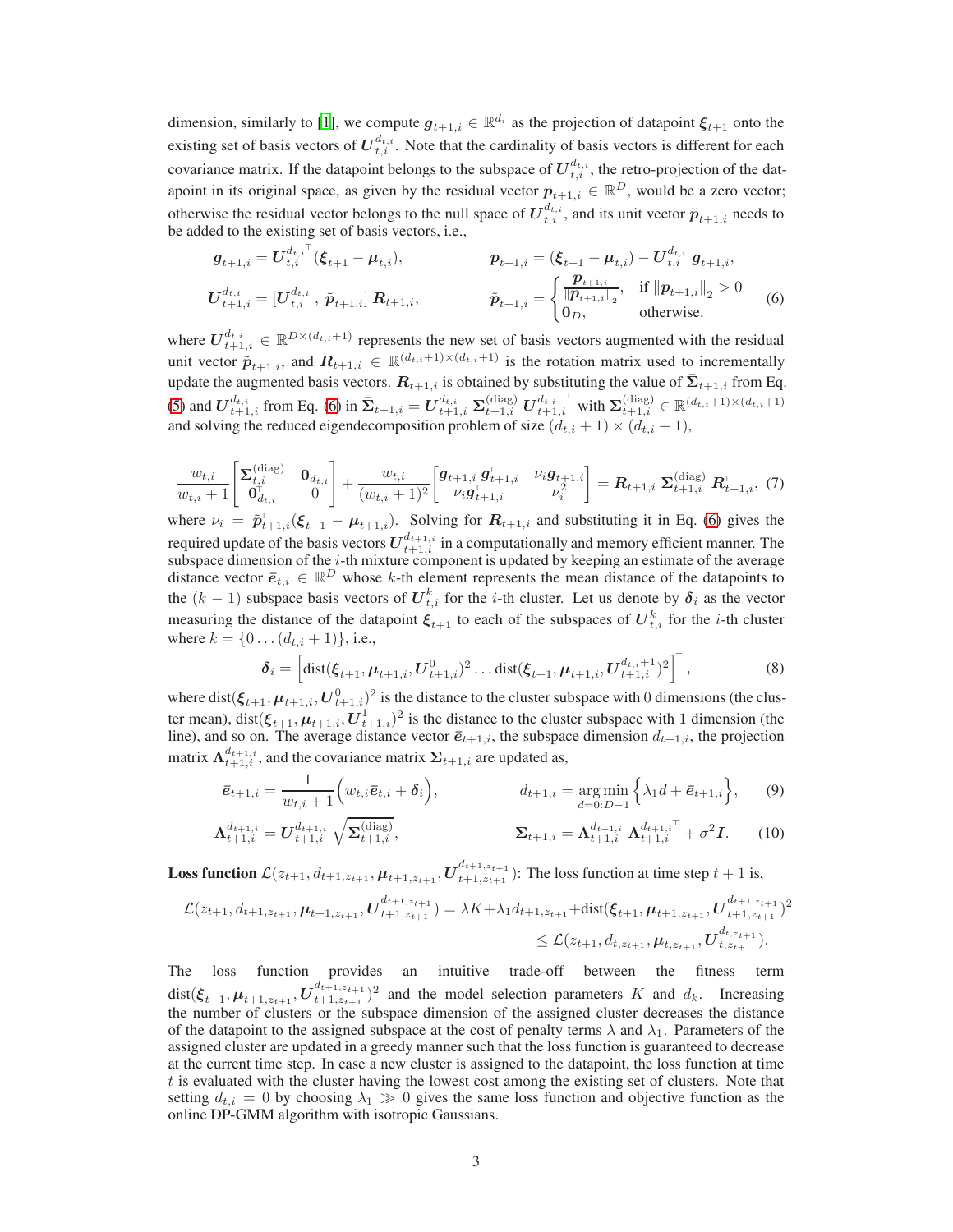## 4 Results, Discussions and Conclusions

<span id="page-3-0"></span>

Figure 1: Non-parametric online clustering of Z-shaped streaming data under small variance asymptotics with: *(left)* online DP-GMM, *(right)* online DP-MPPCA.

We first evaluate the performance of the algorithms on a Z-shaped 3-dimensional stream of datapoints with penalty parameters  $\{\lambda = 35, \sigma^2 = 100\}$  for online DP-GMM, and  $\{\lambda = 14, \lambda_1 = 2, \sigma^2 =$  $1, b_m = 1 \times 10^4$  $1, b_m = 1 \times 10^4$  $1, b_m = 1 \times 10^4$  for online DP-MPPCA. Fig. 1 shows that online DP-GMM under small variance asymptotics fails to represent the variance in the demonstrations with  $d = 0$ , whereas the number of clusters and the subspace dimension adequately evolves for online DP-MPPCA to model the underlying distribution. We then consider a robotic application of performing remote manipulation tasks by teleoperation. We use the Baxter robot as a mockup for teleoperation where the left arm is used as the input device of the teleoperator and the right arm is used to perform the task of tracking a movable screwdriver target by teleoperation. Here, we learn a task-parameterized generative model [\[6\]](#page-4-5) online to assist the teleoperator in performing the task

<span id="page-3-1"></span>

Figure 2: Teleoperation with learned clusters on top and evolution of  $K$  and  $d_{t,k}$  on bottom.

based on the variance observed in the teleoperator demonstrations. We use the model to adjust the robot movement towards low variance segments of the demonstrations as observed from the frame of reference of the target. After 6 demonstrations of reaching different target poses from different initial configurations, the learned model contains 3 clusters of subspace dimensions  $\{4, 3, 4\}$  with D = 14 using penalty parameters  $\{\lambda = 0.65, \lambda_1 = 0.05, \sigma^2 = 2.5 \times 10^{-4}, b_m = 100\}$  (see Fig. [2](#page-3-1) for segmented clusters and evolution of the model parameters during learning). Note that if the cluster evolves such that it is closer to another cluster than threshold  $\lambda$ , the two clusters are merged into one and the subspace of the dominant cluster is retained.

Online learning with DP-MPPCA under SVA does not require computation of numerically unstable gradients at each iteration and scales well to high-dimensional spaces with its simple deterministic updates [\[8](#page-4-6)]. Non-parametric treatment aids the user to build the model online without specifying the number of clusters and the subspace dimension of each cluster, as the parameter set grows with the size of data during learning. The penalty parameters introduced are more intuitive to specify and act as regularization terms for model selection based on the structure of the data. Note that the order of streaming data plays an important role during learning, and multiple starts from different initial configurations lead to different solutions. Alternate strategies to avoid different solutions include initializing the parameters with a batch algorithm, or updating the parameters sequentially in a mini-batch manner [\[3\]](#page-4-7). The temporal information in the data is incorporated in the model by online estimation of the state transition and the state duration information in a hidden semi-Markov model based on hierarchical Dirichlet process (see [\[7\]](#page-4-8) for more details).

In this paper, we have presented a non-parametric clustering algorithm by online inference in DP-GMM and DP-MPPCA under small variance asymptotics. The algorithm incrementally clusters the streaming data with non-parametric locally linear principal component analysis whose redundant dimensions are discarded autonomously by small variance asymptotics. We showed that the model efficiently encodes the demonstrations to teach new skills to robots in an online non-parametric manner.